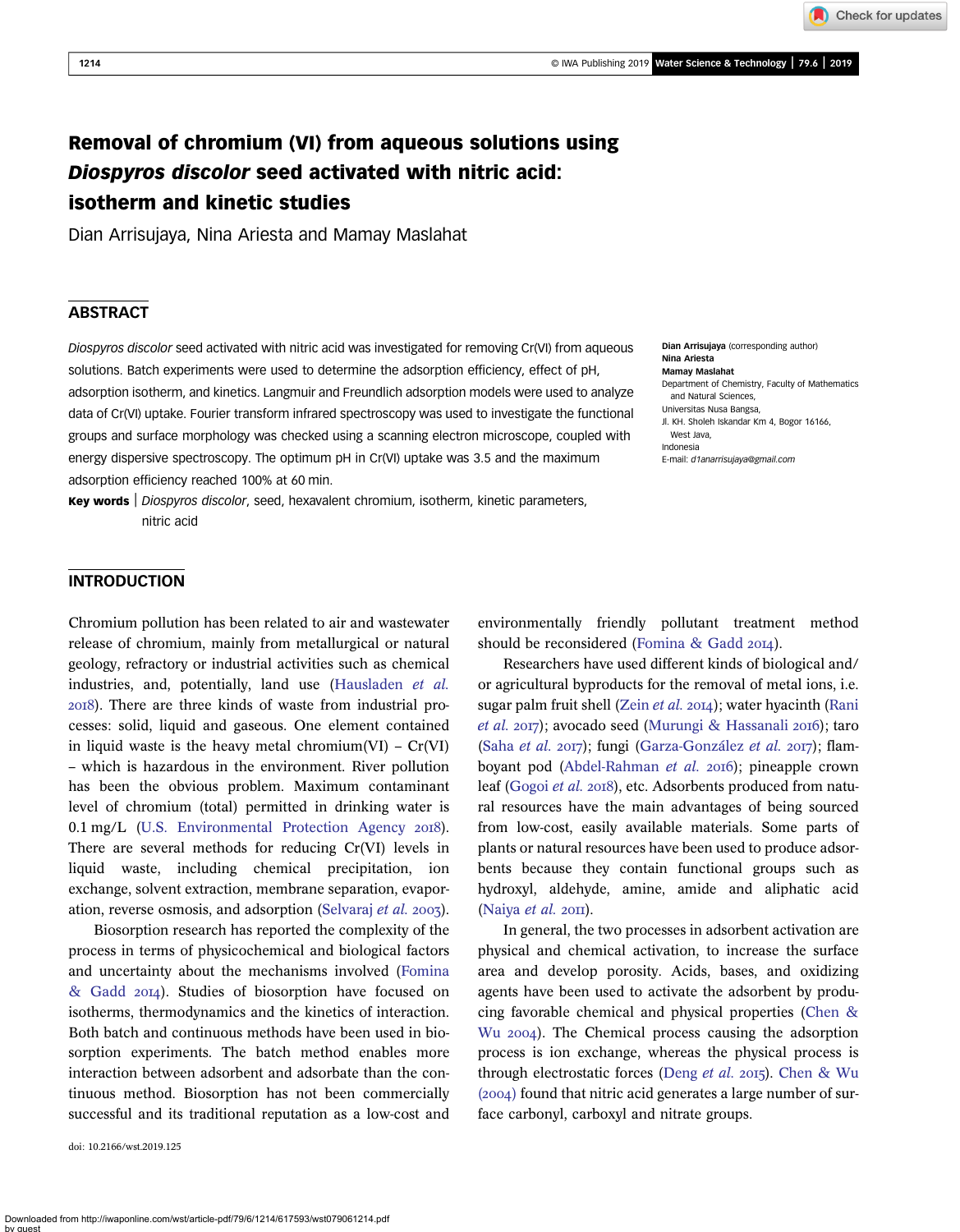Diospyros discolor is a fruit from Bogor, West Java, Indonesia, locally called bisbul. It has antidiarrhoeal ([How](#page-6-0)[lader](#page-6-0) *et al.* 2012) and analgesic properties [\(Akter](#page-6-0) *et al.* 2015). Until now, research into the use of the seed as an adsorbent has not been conducted. This paper discusses with the potency of D. discolor seed, activated by nitric acid, as the adsorbent for Cr(VI). It also discusses the isotherms and kinetics of adsorption.

# **METHODS**

### **Materials**

D. discolor fruit was bought from the traditional market in Bogor. All reagents used for preparation and analysis were obtained from Merck (Darmstadt, Germany) and used without any further purification: potassium dichromate  $(K_2Cr_2O_7)$ , nitric acid (HNO<sub>3</sub>, 65%), hydrochloric acid (HCl, 95%), and ethanol. Cr(VI) working standard solution was prepared from 1,000 mg/L stock standard solution.

## D. discolor seed preparation

The cleaned seeds were ground and sieved. The powder was soaked and stirred in ethanol for 2 hours. The next soaking was in  $HNO<sub>3</sub> 0.1 M$  for 2 hours to activate the sites to act as adsorbents. The resulting adsorbent was dried in an oven at a temperature of  $60^{\circ}$ C for 8 hours.

## Batch adsorption experiment

A stock solution containing 1,000 mg/L was prepared using potassium dichromate and distilled water. The adsorbent (1 g) was mixed with Cr(VI) solution in 100 mL Erlenmeyer flasks. They were agitated on a shaker at 125 rpm for the relevant amount of time to ensure equilibrium. The controlling parameter of adsorption was determined by varying the pH (2.5, 3, 3.5, 4, and 4.5), the concentration of adsorbate (5, 10, 20, 40, 60, 80 and 100 mg/L), the dosage of adsorbent (10, 20, 30, 40 and 50 g/L) and the contact time (10, 20, 30, 40, 50 and 60 min). Finally, the solution was filtered through filter paper.

The adsorption capacity  $(q_e)$  of Cr(VI) was calculated using Equation (1):

$$
q_e = \frac{(C_0 - C_e)}{m} \times V \tag{1}
$$

The adsorption efficiency (%E) of Cr(VI) was calculated using Equation (2):

$$
^{0}\%E = \frac{(C_0 - C_e)}{C_0} \times 100\%
$$
\n(2)

where  $C_0$  and  $C_e$  (mg/L) are the Cr(VI) concentrations in the solution before and after the treatment, respectively. V (L) represents the volume of  $Cr(VI)$  solution and m (g) is the mass of adsorbent used.

## Isotherm and kinetic studies

#### Isotherm models

The adsorption isotherms models employed to fit the experimental data are shown in Equations (3) and (4).

Langmuir isotherm model:

$$
q_e = \frac{q_m b C_e}{1 + b C_e} \tag{3}
$$

Freundlich isotherm model:

$$
q_e = K_F C_e^{\frac{1}{2}} \tag{4}
$$

where  $q_e$  is the adsorption capacity (mg/g) at equilibrium;  $q_m$ is the maximum adsorption capacity  $(mg/g)$ ; *b* is the Langmuir adsorption equilibrium constant (L/mg);  $C_e$  is the equilibrium concentration of Cr(VI) (mg/L).  $K_F$  is the constant related to adsorption capacity in the Freundlich model;  $n$  is the constant related to adsorption intensity between the adsorbent and the adsorbate.

# Kinetic models

The pseudo-first-order ([Lagergren](#page-6-0) 1898) model, Equation (5), with the linear form shown in Equation (6), describes the rate of sorption to be proportional to the number of sites unoccupied by the solutes.

$$
\frac{dq_t}{dt} = k_1(q_e - q_t) \tag{5}
$$

$$
\log (q_e - q_t) = \log (q_e) - \frac{k_1}{2.303}t \tag{6}
$$

The pseudo-second-order (Ho 2006) model, Equation (7), with the linear form shown in Equation (8) works well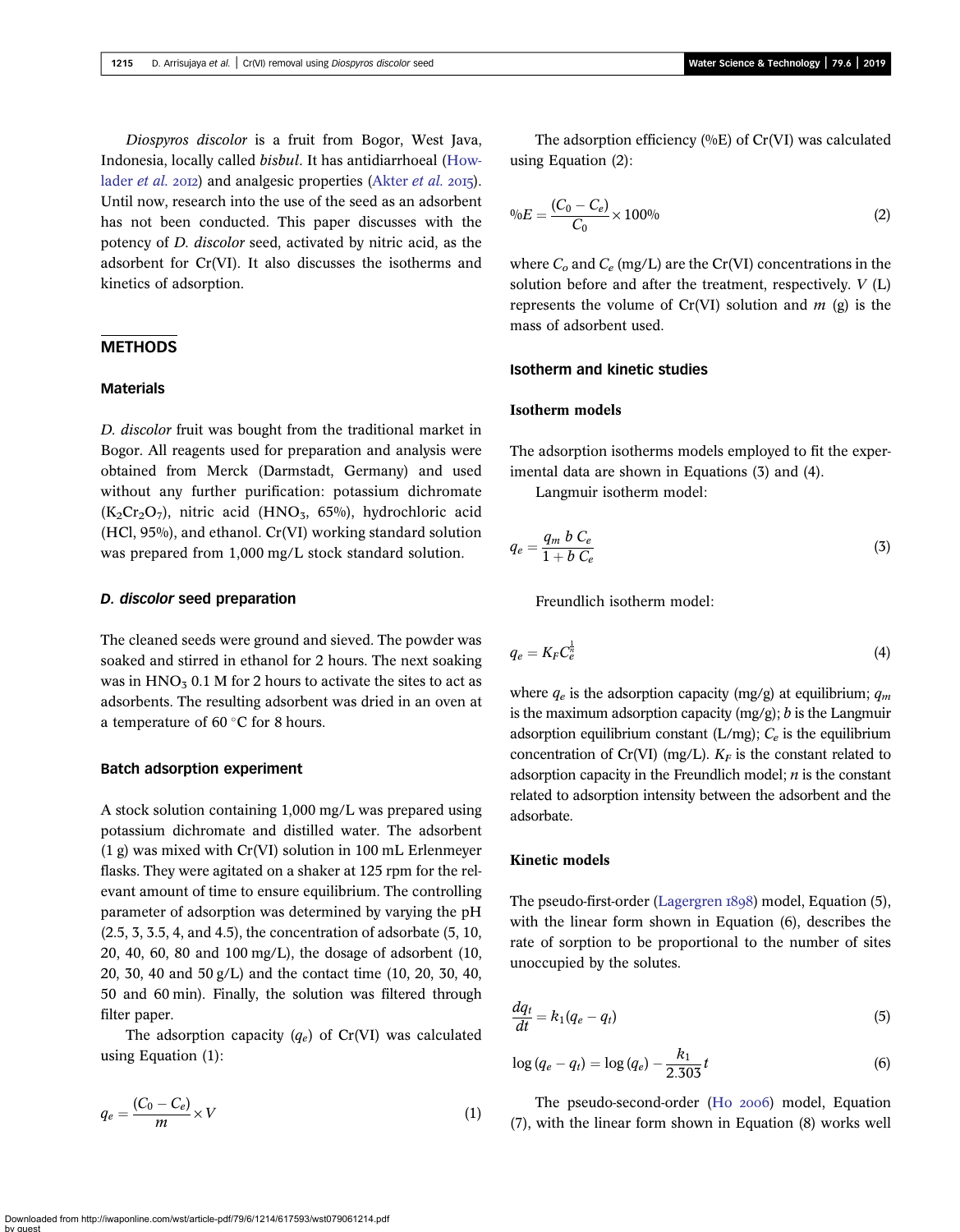only in the regions where the biosorption process occurs rapidly.

$$
\frac{dq_t}{dt} = k_2(q_e - q_t)^2\tag{7}
$$

$$
\frac{t}{q_t} = \left(\frac{1}{k_2 q_e^2}\right) + \left(\frac{1}{q_e}\right)t\tag{8}
$$

The Elovich ([Chien & Clayton](#page-6-0)  $1980$ ) model, Equation (9), with its linear form shown in (10), describes the kinetics of the chemisorption process:

$$
\frac{dq_t}{dt} = \alpha \exp(-\beta q_t) \tag{9}
$$

$$
q_t = \left(\frac{1}{\beta}\right) \ln(\alpha \beta) + \left(\frac{1}{\beta}\right) \ln t \tag{10}
$$

where  $q_t$  and  $q_e$  are adsorption capacities (mg/g) at any time (t) and at equilibrium (e) respectively,  $k_1$  is the first-order rate constant (min<sup>-1</sup>),  $k_2$  is the second-order rate constant (g/mg min),  $\alpha$  is the initial adsorption rate constant (mg/g) min) and  $\beta$  is the Elovich constant (g/mg).

## Characterizations

The morphologies of samples were observed on scanning electron microscope (SEM) (ZEISS EVO® MA 10, Carl Zeiss Group, Germany), coupled with energy dispersive spectroscopy (EDS). Structure and interactions were monitored using a Fourier transform infrared (FT-IR) spectrometer (Thermo Nicolet Avatar 360, Nicolet Co., USA). The concentration of Cr(VI) was measured using an atomic absorption spectrometer (AAS) (Agilent 240FS AA, Agilent Co., USA).

# RESULTS AND DISCUSSION

#### Characterization of biosorbent

The FT-IR spectra were analyzed to identify the functional group involved in Cr(VI) adsorption. The FT-IR spectra of D. discolor seed are shown in Figure 1. FT-IR spectra of D. discolor before and after biosorption were recorded in the wave number range  $4,000-500$  cm<sup>-1</sup>. O  $-$  H stretch: intermolecular hydrogen bonds,  $3,355.97 \text{ cm}^{-1}$ . C – H stretch: methylene,  $2,940-2,860$  cm<sup>-1</sup>. Overtone or combination bands, 2,000–1,667 cm<sup>-1</sup>. Normal aldehydic  $C = O$  stretch,



**Figure 1** | FT-IR spectra of *D. discolor* seed (a) before and (b) after biosorption.

 $1,613.16$  cm<sup>-1</sup>. Aldehydic C – H bend, 1,365.35 cm<sup>-1</sup>. O – H bend, possibly augmented by  $C - H$  in-plane bend,<br>1,241.45 cm<sup>-1</sup>.  $C - O$  stretch, primary alcohol  $1,241.45$  cm<sup>-1</sup>.  $C-O$  stretch, primary alcohol  $\langle 1,050 \text{ cm}^{-1}$ . The C – C bond is stretched during the contraction of the  $C - O$  bond, 950–810 cm<sup>-1</sup>. Out-of-plane  $C - H$  bend, 804.45 cm<sup>-1</sup> ([Naushad](#page-7-0) *et al. 2017*). The main characteristic of D. discolor seed was cellulose, with a peak at 1,000–1,200 cm<sup>-1</sup> ([Abdel-Rahman](#page-6-0) et al. 2016). The shifts in the peak at 3,355.97; 1,613.16; 1,061.72 cm<sup>-1</sup> indicated binding of Cr(VI) ions to hydroxyl groups, carboxylic acids, and  $C - O$  groups respectively. As shown in Figure 1, the increasing percentage of transmittance indicated the absorbance was reduced due to the influence of Cr(VI). A change in intensity and shift in the position of the peaks indicates the involvement of functional groups in the adsorption process [\(Zein](#page-7-0)  $et$   $al.$  2014).

The surface morphologies of *D. discolor* seed were analyzed by SEM before and after biosorption of Cr(VI) and are shown in [Figure 2.](#page-3-0) The D. discolor seed surface before bio-sorption ([Figure 2\(a\)](#page-3-0) and  $2(b)$ ) show the porosity of the biosorbent: there are many diverse cleavages and pores on the surface. The surface of the biosorbent was covered and the pores became smaller after adsorption of Cr (VI) [\(Figure 2\(c\)](#page-3-0) and [2\(d\)](#page-3-0)). There was a clear difference in [Figure 2](#page-3-0), which was confirmed by calculating the average pore length before adsorption,  $\pm 15-39 \mu m$  [\(Figure 2\(b\)\)](#page-3-0), which became narrower after adsorption,  $\pm 2$ –10 μm [\(Figure 2\(d\)\)](#page-3-0).

Elemental analysis of the biosorbent was conducted using EDS. The EDS spectra before and after biosorption of Cr(VI) are shown in [Figure 3.](#page-3-0) There was no peak of chromium in the EDS analysis of D. discolor seed before adsorption (Figure  $3(a)$ ). However, there was a peak of chromium observed at 5.4 keV ([Figure 3\(b\)](#page-3-0)). The biosorption of Cr(VI) was confirmed by EDS in D. discolor seed activated with nitric acid. The EDS spectra showed a chromium peak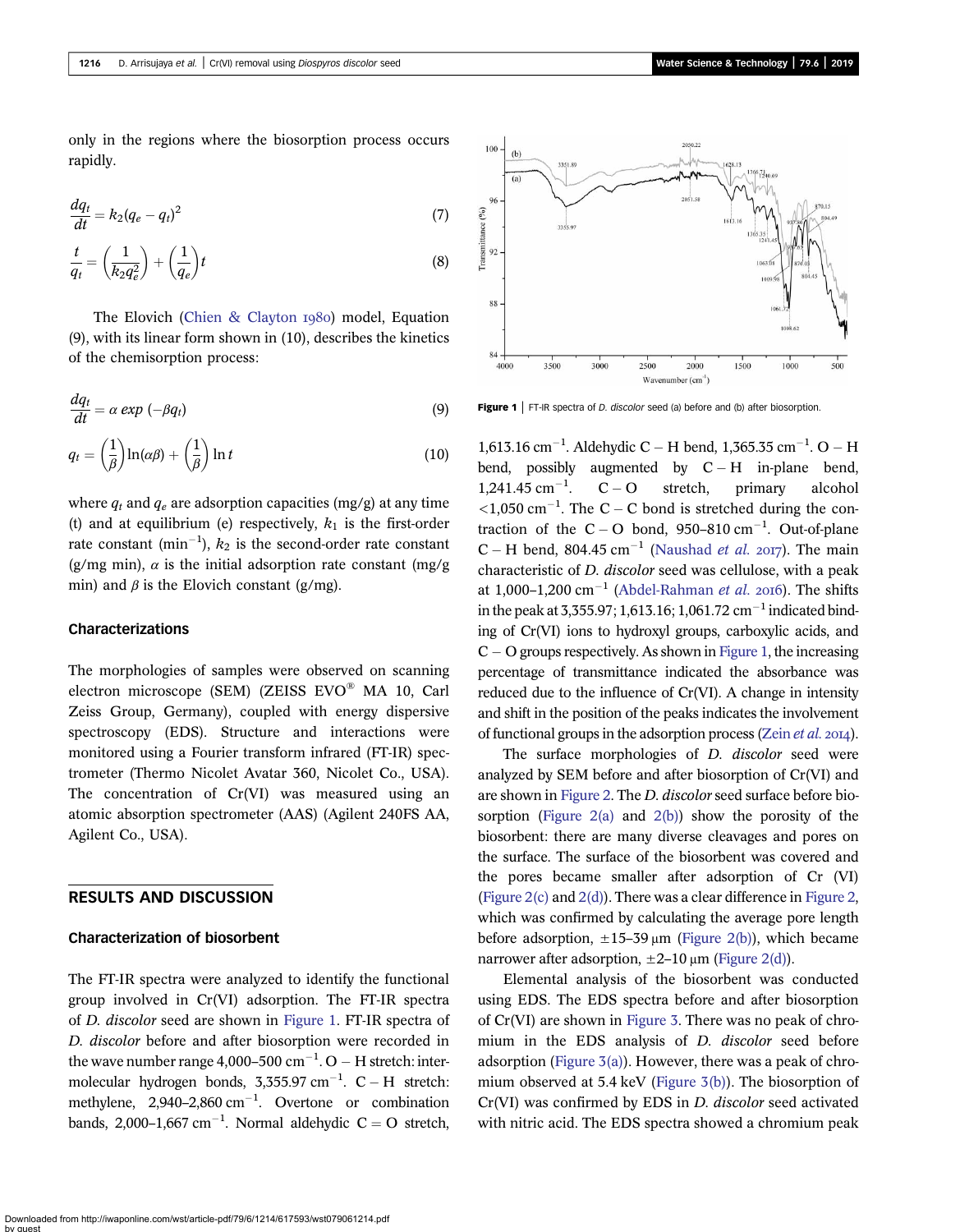<span id="page-3-0"></span>

Figure 2 | SEM image of D. discolor seed before biosorption at (a) 500X and (b) 1,000X; and after biosorption at (c) 500X and (d) 2,000X.



Figure 3 | EDS spectra of *D. discolor* seed before (a) and after (b) biosorption.

at 5.4 keV, whereas the control one showed no peak in this region ([Srivastava & Thakur](#page-7-0) 2012).

The mechanism of adsorption in Cr(VI) was confirmed by FT-IR and EDS analysis. The peak at  $3,355.97 \text{ cm}^{-1}$ indicated OH groups shifted to the wavenumber of  $3,351.89 \text{ cm}^{-1}$  after Cr(VI) adsorption. Hydroxyl groups were protonated by nitric acids to  $-OH^{2+}/NO^{2-}$ . The chemical adsorption process that took place in the adsorbent was anion exchange:  $-OH^{2+}/NO^{2-}$  groups became

 $-OH^{2+}/HCrO^{4-}$  and  $-OH^{2+}/CrO_4^{2-}$ . Deng *[et al.](#page-6-0)* (2015) and [Naushad](#page-7-0) et al. (2017) reported that  $Cr(VI)$  adsorption involved physical (electrostatic forces) and chemical (ion exchange) adsorption.

## Effect of pH

The effect of pH on the adsorption efficiency of Cr(VI) was studied at five different initial pH levels: 2.50, 3.00, 3.50,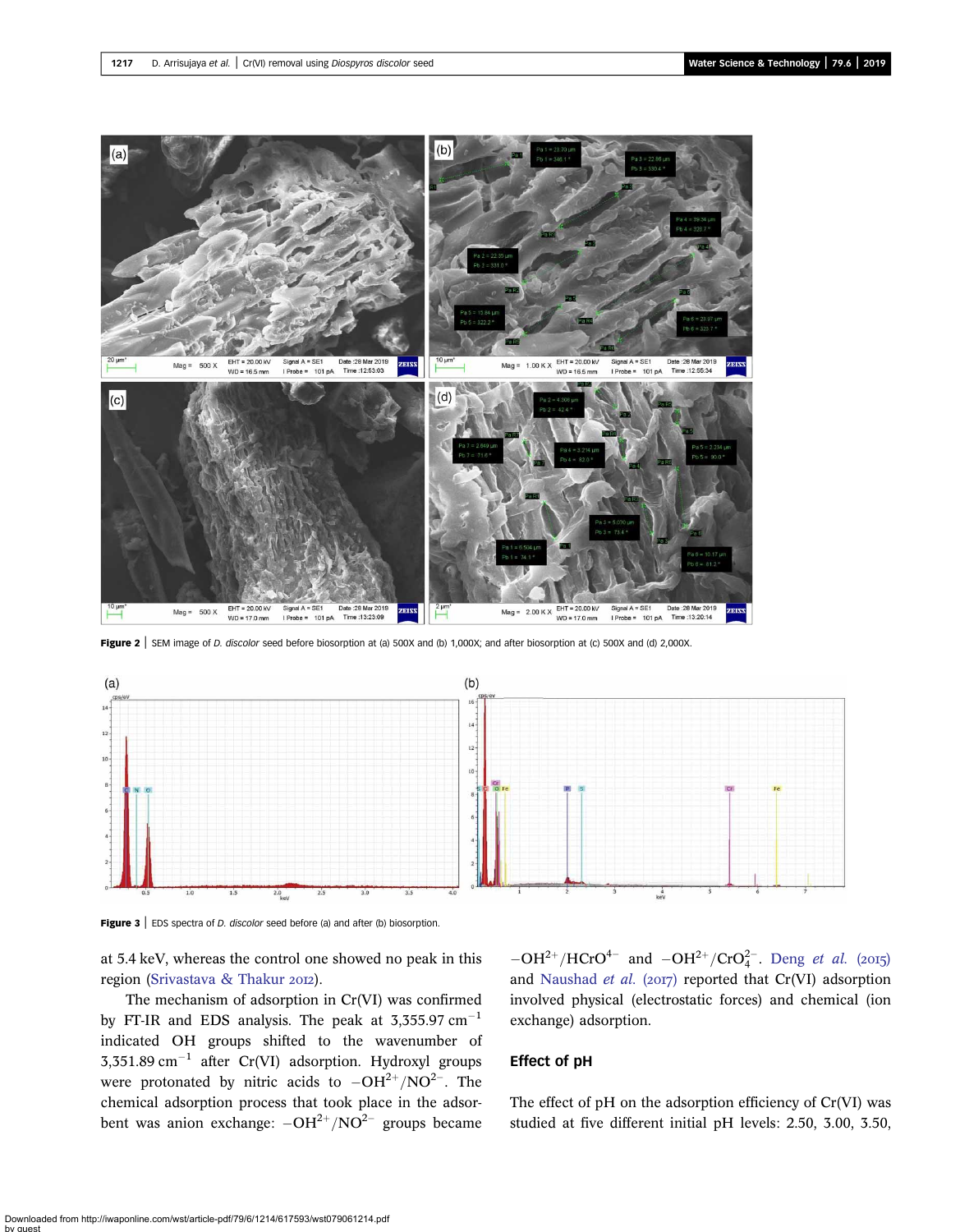

Figure 4 | Effect of (a) pH, (b) contact time and (c) adsorbent dosage on the biosorption efficiency of Cr(VI) ions.

4.00 and 4.50, by keeping all other parameters (contact time, biosorbent dosage and initial Cr(VI) ion concentration) constant, and the results are shown in Figure 4(a). The maximum pH for uptake by adsorbent was 3.50, when the efficiency was 100%. Several other authors have also found that adsorption of Cr(VI) by biomass increases with lower pH, and is highest in the pH range 2–4 (Zein [et al.](#page-7-0) 2014; [Gogoi](#page-6-0) et al. 2018). The reduction in pH causes the surface of the sorbent to be protonated, but as the pH rises, the concentration of  $OH^-$  ions increases the negative charge on that surface [\(Albadarin](#page-6-0) et al.  $2017$ ).

## Effect of contact time

The change of Cr(VI) adsorption onto D. discolor seed with time is shown in Figure 4(b). After activated D. discolor seed was added to the solution, Cr(VI) was rapidly adsorbed and the adsorption efficiency reached 78.97% at 10 min. The adsorption efficiency at 20 min was above 90% and increased continuously to the maximum efficiency of 100% at 60 min. It was deduced that this adsorption was energy independent and that the process was physicochem-ical (electrostatic forces) [\(Song](#page-7-0)  $et$   $al.$   $2017$ ).

#### Effect of adsorbent dosage

Biosorption of Cr(VI) by activated D. discolor seed was greatly affected by the quantity of biosorbent, as is evident from Figure  $4(c)$ . The maximum biosorption of  $Cr(VI)$ from the aqueous solution (100%) occurred at a dosage of 30 g/L, beyond which the adsorption efficiency remained unchanged. This might be either because of the saturation of the active sites in D. discolor seed or the establishment of the adsorption equilibrium [\(Saha](#page-7-0) et al.  $2017$ ).

A comparison of the maximum percentage removal and adsorption capacity of Cr(VI) onto various biosorbents is shown in Table 1. The maximum percent removal  $(\%E)$  of D. discolor seed was higher than several biosorbents while the maximum adsorption capacity up to 4.4802 mg/g.

### Isotherm of biosorption

The initial Cr(VI) concentration was varied from 20–100 mg/L to study the adsorption isotherms. The biosorption data of Cr(VI) on activated D. discolor seed was fitted to the Langmuir and Freundlich models [\(Figure 5](#page-5-0)). [Table 2](#page-5-0) summarizes the linear regression data for the Langmuir and Freundlich isotherms for Cr(VI) biosorption using D. discolor seed. As indicated in [Table 2](#page-5-0), the coefficients of determination  $(R<sub>2</sub>)$  of both models are close to 1. The maximum adsorption capacity  $(q_m)$  calculated by the Langmuir model for Cr(VI) was 4.4802 mg/g. The Langmuir isotherm generates a satisfactory fit to the experimental data as indicated by the correlation coefficient. The Langmuir model also seemed to fit well with the experimental data of the Cr(VI) considering the linear regression coefficient was 0.9904.

The Langmuir model assumes that biosorption takes place onto a homogeneous biosorbent surface and that monolayer biosorption occurs on the biosorbent surface

**Table 1** Comparison of maximum percentage removal (%E) and adsorption capacity ( $q_m$ ) of Cr(VI) on various biosorbents

| <b>Biosorbent</b>                                                | $(\%E)$ | $q_m$ (mg/g) |
|------------------------------------------------------------------|---------|--------------|
| Tannery effluent by Serratia sp. (Srivastava &<br>Thakur 2012)   | 75      | 16.5         |
| <i>Arenga pinnata</i> Merr fruit shell (Zein <i>et al.</i> 2014) | 41.47   | 0.52         |
| Cladosporium cladosporioides<br>(Garza-González et al. 2017)     | 51.20   | 491.85       |
| Eichhornia (Rani et al. 2017)                                    | 79.20   | 6.448        |
| Pineapple crown leaf (Gogoi <i>et al.</i> 2018)                  | 57.07   | -12.5        |
| Activated <i>D. discolor</i> seed (present study)                | 100     | 4.4802       |
|                                                                  |         |              |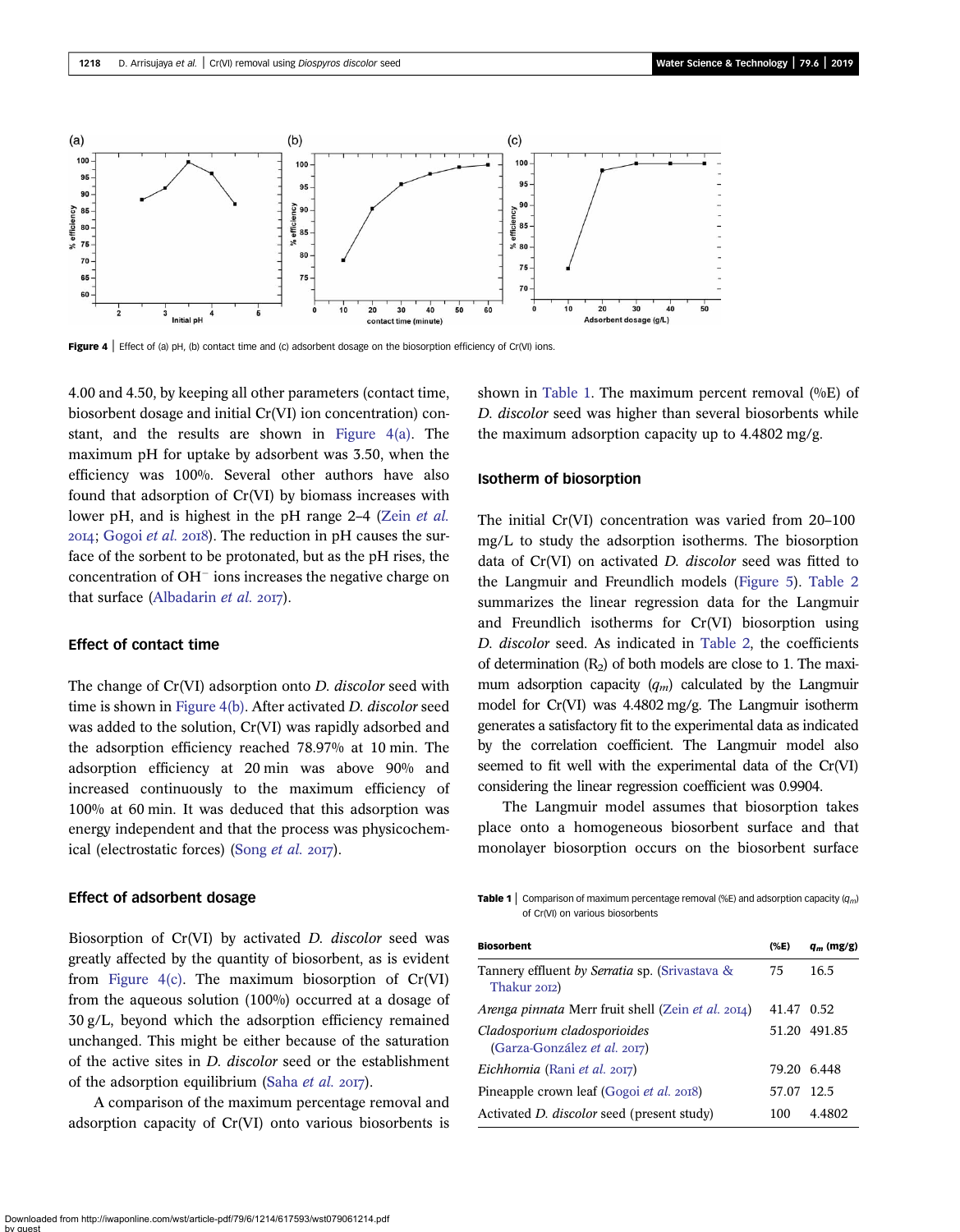<span id="page-5-0"></span>

Figure 5 | Biosorption isotherm (pH 3.5, adsorbent dosage 20 g/L) fitted to (a) Langmuir and (b) Freundlich models.

Table 2 | Parameters of isotherm models

| <b>Isotherm</b> model | Parameter                           | Cr(VI)                     |
|-----------------------|-------------------------------------|----------------------------|
| Langmuir              | $q_m$ (mg/g)<br>$b$ (L/mg)<br>$R^2$ | 4.4802<br>0.6159<br>0.9904 |
| Freundlich            | $K_f$ (L/mg)<br>n<br>$R^2$          | 1.7314<br>2.5532<br>0.9229 |

containing a finite number of identical binding sites [\(Langmuir](#page-6-0) ). The Freundlich model is entirely an empirical equation, and this model considers the surface heterogeneity of the biosorbent and multilayer biosorption of heavy metal ions onto a heterogeneous surface ([Freundlich](#page-6-0) 1907).

### Adsorption kinetics

The pseudo-first-order, pseudo-second-order, and Elovich models were used to model the kinetics of the biosorption process. The experimental data deviated greatly from the fitted curve, indicating the pseudo-first-order kinetics equation (Figure  $6(a)$ ) and Elovich equation (Figure  $6(c)$ ) were unsuitable to model the adsorption system of activated D. discolor seed for Cr(VI). The pseudo-second-order kinetics equation closely described the kinetic process of Cr(VI) adsorption onto activated D. discolor seed in terms of the distribution of experimental data on the curve in Figure 6(b). The summaries of the linear equations of the three kinetic models shown in [Table 3](#page-6-0) also illustrate that the experimental data fit better with the pseudo-secondorder kinetics equation than other two models base on the  $R^2$  value (>0.99). According to the pseudo-second-order model, this rate is proportional to the square of the number of empty active sites on the biosorbent (Ho 2006). In the pseudo-first-order kinetic model, the rate of occupation of biosorption sites by the heavy metal ions is proportional to the number of vacant binding sites on the biosorbent [\(Lagergren](#page-6-0) 1898). The Elovich model is another rate equation based on biosorption capacity and describes



Figure 6 | The pseudo-first-order rate (a), the pseudo-second-order rate (b), and the Elovich model rate (c) for Cr(VI) adsorption by D. discolor seed.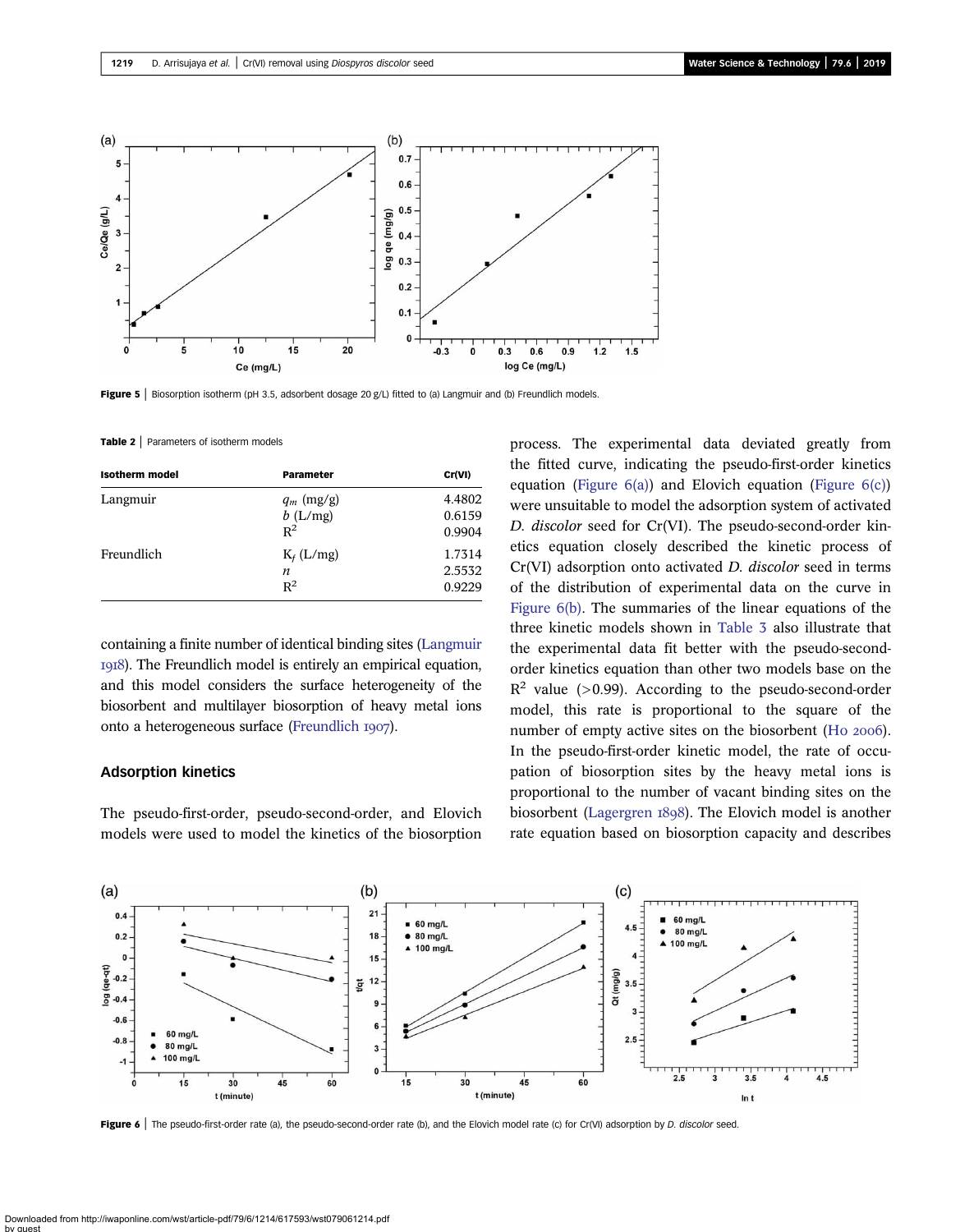#### <span id="page-6-0"></span>Table 3 | Parameters of three kinetic models

| $C_0$ (mg L <sup>-1</sup> ) | <b>Pseudo-first order</b>  |                 |       | <b>Pseudo-second order</b> |                 |       | <b>Elovich equation</b> |                       |       |
|-----------------------------|----------------------------|-----------------|-------|----------------------------|-----------------|-------|-------------------------|-----------------------|-------|
|                             | $K_1$ (min <sup>-1</sup> ) | $q_{e1}$ (mg/g) | $R^2$ | $K_2$ (g/(mg min))         | $q_{e2}$ (mg/g) | $R^2$ | $\beta$ (g/mg)          | $\alpha$ (mg/(g min)) | $R^2$ |
| 60                          | 0.0347                     | 0.987           | 0.909 | 0.0695                     | 3.253           | 0.999 | 2.4545                  | 12.735                | 0.905 |
| 80                          | 0.0175                     | 1.255           | 0.886 | 0.0419                     | 3.985           | 0.999 | 1.6857                  | 4.8352                | 0.936 |
| 100                         | 0.0147                     | 1.426           | 0.747 | 0.0327                     | 4.803           | 0.996 | 1.2631                  | 3.5927                | 0.855 |

the kinetics of chemical biosorption onto the heterogeneous biosorbent (Chien & Clayton 1980).

# **CONCLUSIONS**

D. discolor seed effectively removed toxic heavy metal Cr(VI) from aqueous solutions by adsorption. The pH value, the contact time and the biosorbent dosage significantly affected Cr(VI) adsorption onto activated D. discolor seed. The maximum adsorption efficiency reached 100% at 60 min, initial pH of 3.5 in 20 g/L adsorbent. The maximum biosorption capacity of the biosorbent was found to be 4.4802 mg/g. The experimental data complied with the Langmuir isotherm model and the pseudo-second-order kinetics equation model. The anion exchange mechanism was confirmed by FT-IR and EDS spectra.

# ACKNOWLEDGEMENTS

This research was supported by the research scheme Penelitian Dosen Pemula, from the research fund in the academic year 2017, contract number: 0802/K4/KM/2018 on February 12, 2018, from the Ministry of Research, Technology and Higher Education of the Republic of Indonesia.

## **REFERENCES**

- Abdel-Rahman, L. H., Al-Farhan, B. S. F., Abu-Dief, A. M. & Zikry, M. M. 2016 Removal of toxic Pb(II) ions from aqueous solution by nano sized flamboyant pod (Delonix regia). Arch Chem Res. 1 (1), 3.
- Akter, S., Majumder, T., Karim, R. & Ferdous, Z. 2015 Analgesic activities of Geodorum densiflorum, Diospyros blancoi, Baccaurea ramiflora and Trichosanthes dioica. Journal of Pharmacognosy and Phytochemistry 4 (3), 209–214.
- Albadarin, A. B., Collins, M. N., Naushad, M., Shirazian, S., Walker, G. & Mangwandi, C. 2017 [Activated lignin](http://dx.doi.org/10.1016/j.cej.2016.08.089)-chitosan [extruded blends for efficient adsorption of methylene blue](http://dx.doi.org/10.1016/j.cej.2016.08.089). Chemical Engineering Journal 307, 264–272.
- Chen, J. P. & Wu, S. N. 2004 [Acid/base-treated activated carbons:](http://dx.doi.org/10.1021/la0348463) [characterization of functional groups and metal adsorptive](http://dx.doi.org/10.1021/la0348463) [properties.](http://dx.doi.org/10.1021/la0348463) Langmuir 20, 2233–2242.
- Chien, S. H. & Clayton, W. R. 1980 [Application of Elovich](http://dx.doi.org/10.2136/sssaj1980.03615995004400020013x) [equation to the kinetics of phosphate release and sorption in](http://dx.doi.org/10.2136/sssaj1980.03615995004400020013x) [soils](http://dx.doi.org/10.2136/sssaj1980.03615995004400020013x). Soil Science Society of America Journal 44 (2), 265–268.
- Deng, L., Shi, Z. & Peng, X. 2015 [Adsorption of Cr\(VI\) onto](http://dx.doi.org/10.1039/C5RA06178D) [magnetic CoFe](http://dx.doi.org/10.1039/C5RA06178D)<sub>2</sub>[O](http://dx.doi.org/10.1039/C5RA06178D)<sub>4</sub>[/MgAl-LDH composite and mechanism](http://dx.doi.org/10.1039/C5RA06178D) [study](http://dx.doi.org/10.1039/C5RA06178D). RSC Advances 5 (61), 49791–49801.
- Fomina, M. & Gadd, G. M. 2014 [Biosorption: current perspectives](http://dx.doi.org/10.1016/j.biortech.2013.12.102) [on concept, definition and application](http://dx.doi.org/10.1016/j.biortech.2013.12.102). Bioresource Technology 160, 3–14.
- Freundlich, H. 1907 [Über die adsorption in lösungen \(About](http://dx.doi.org/10.1515/zpch-1907-5723) [adsorption in solutions\)](http://dx.doi.org/10.1515/zpch-1907-5723). Zeitschrift für Physikalische Chemie 57U (1), 385–470.
- Garza-González, M. T., Ramírez-Vázquez, J. E., García-Hernández, M. D. L. Á., Cantú-Cárdenas, M. E., Liñan-Montes, A. & Villarreal-Chiu, J. F. 2017 [Reduction of](http://dx.doi.org/10.2166/wst.2017.427) [chromium \(VI\) from aqueous solution by biomass of](http://dx.doi.org/10.2166/wst.2017.427) [Cladosporium cladosporioides](http://dx.doi.org/10.2166/wst.2017.427). Water Science and Technology 76 (9), 2494–2502.
- Gogoi, S., Chakraborty, S. & Saikia, M. D. 2018 [Surface modified](http://dx.doi.org/10.1016/j.jece.2018.03.040) [pineapple crown leaf for adsorption of Cr\(VI\) and Cr\(III\)](http://dx.doi.org/10.1016/j.jece.2018.03.040) [ions from aqueous solution](http://dx.doi.org/10.1016/j.jece.2018.03.040). Journal of Environmental Chemical Engineering 6 (2), 2492–2501.
- Hausladen, D. M., Alexander-Ozinskas, A., McClain, C. & Fendorf, S. 2018 [Hexavalent chromium sources and](http://dx.doi.org/10.1021/acs.est.7b06627) [distribution in California groundwater](http://dx.doi.org/10.1021/acs.est.7b06627). Environmental Science and Technology 52 (15), 8242–8251.
- Ho, Y. S. 2006 [Review of second-order models for adsorption](http://dx.doi.org/10.1016/j.jhazmat.2005.12.043) [systems.](http://dx.doi.org/10.1016/j.jhazmat.2005.12.043) Journal of Hazardous Materials 136 (3), 681–689.
- Howlader, S. I. M., Rahman, M. M., Khalipha, A. B. R., Rahman, M. M. & Ahmed, F. 2012 [Antioxidant and antidiarrhoeal](http://dx.doi.org/10.3923/ijp.2012.403.409) potentiality of [Diospyros blancoi](http://dx.doi.org/10.3923/ijp.2012.403.409). International Journal of Pharmacology 8 (5), 403–409.
- Lagergren, S. Y. 1898 Zur Theorie der sogenannten Adsorption gelöster Stoffe, Kungliga Svenska Vetenskapsakademiens (About the theory of so-called adsorption of soluble substances, kungliga svenska vetenskapsakademiens). Handlingar 24 (4), 1–39.
- Langmuir, I. 1918 [The adsorption of gaseson plane surfaces of](http://dx.doi.org/10.1021/ja02242a004) [glass, mica and platinum](http://dx.doi.org/10.1021/ja02242a004). Journal of The American Chemical Society 40 (9), 1361–1403.
- Murungi, J. & Hassanali, A. 2016 Application of chemically modified avocado seed for removal of Copper (II), Lead(II), and Cadmium(II) ions from aqueous solutions.International Journal of Research in Engineering and Applied Sciences 6 (8), 1–15.